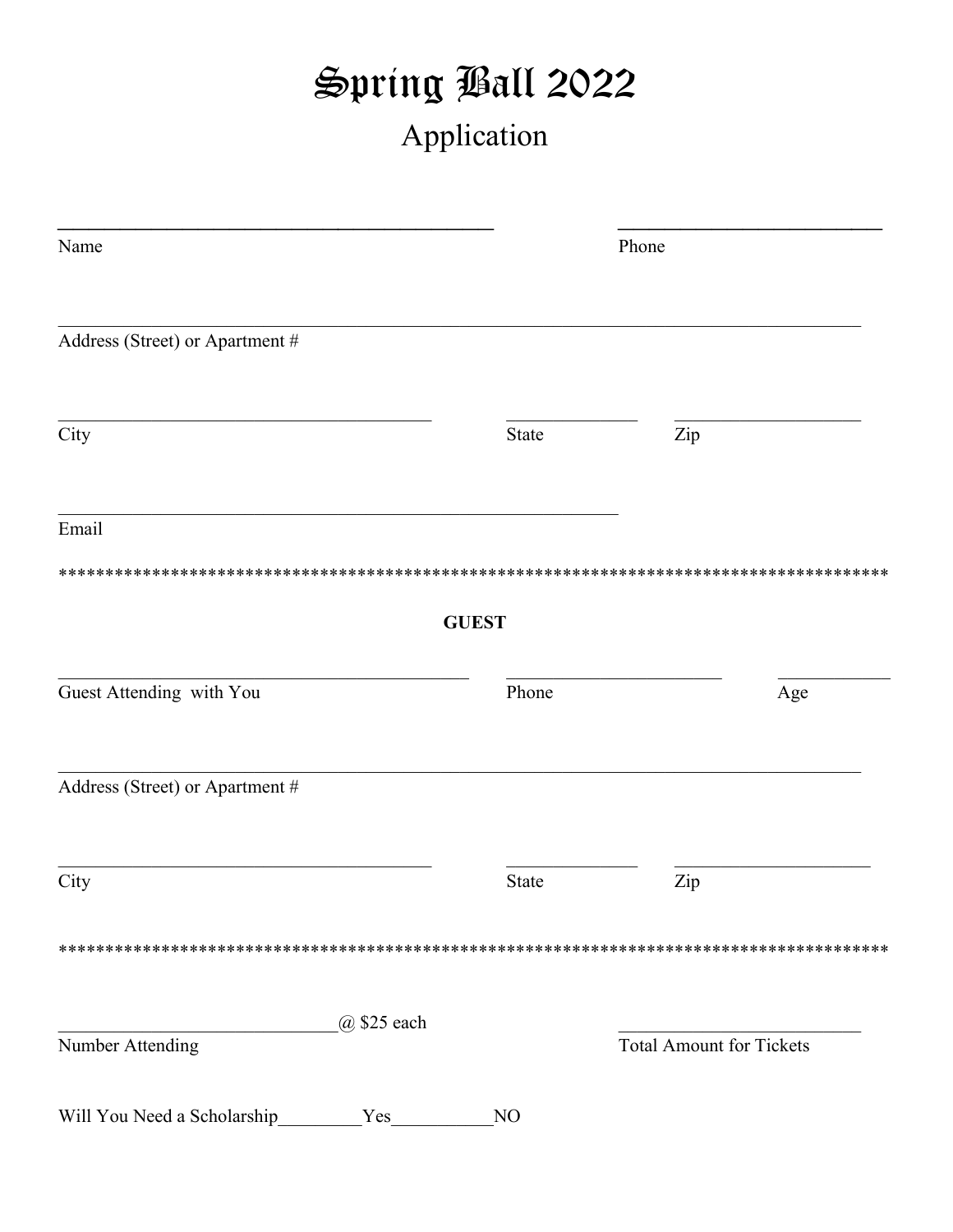### **DISCLAIMER**

Vision Productions, Inc./ Billy Wayne Ministries strives to provide a safe environment for students to have a wonderful prom experience. Chaperones and security will be provided during this social event. No drugs or alcoholic beverages are allowed on premises, neither will admittance to the event if attendees are under the influence of drugs or alcohol.

There will be no illicit sexual or inappropriate behavior allowed. We strive to provide a clean, safe environment, and an unforgettable experience for those who attend.

We do not support alternative lifestyle relationships and will not condone such behavior. However, attendees are allowed to bring a friend of the same sex as their guest.

#### \*\*\*\*\*\*\*\*\*\*\*\*\*\*\*\*\*\*\*\*\*\*\*\*\*\*\*\*\*\*\*\*\*\*\*\*\*\*\*\*\*\*\*\*\*\*\*\*\*\*\*\*\*\*\*\*\*\*\*\*\*\*\*\*\*\*\*\*\*\*\*\*\*\*\*\*

| Name                                                                        |                | Phone                                  |  |
|-----------------------------------------------------------------------------|----------------|----------------------------------------|--|
|                                                                             |                |                                        |  |
| Address (Street) or Apartment #                                             |                |                                        |  |
| City                                                                        | <b>State</b>   | Zip                                    |  |
|                                                                             |                |                                        |  |
| <b>Emergency Contact (If different)</b>                                     |                | Relationship                           |  |
|                                                                             |                |                                        |  |
|                                                                             | <b>CONSENT</b> |                                        |  |
|                                                                             |                | has my permission to attend this event |  |
| hosted at The Emporium by Vision Productions, Inc./ Billy Wayne Ministries. |                |                                        |  |
|                                                                             |                |                                        |  |
| Parent/Guardian Signature                                                   |                | Date                                   |  |
|                                                                             |                |                                        |  |
|                                                                             |                | has my permission to attend this event |  |
| hosted at The Emporium by Vision Productions, Inc./ Billy Wayne Ministries. |                |                                        |  |
|                                                                             |                |                                        |  |

#### **PARENTAL INFORAMTION**